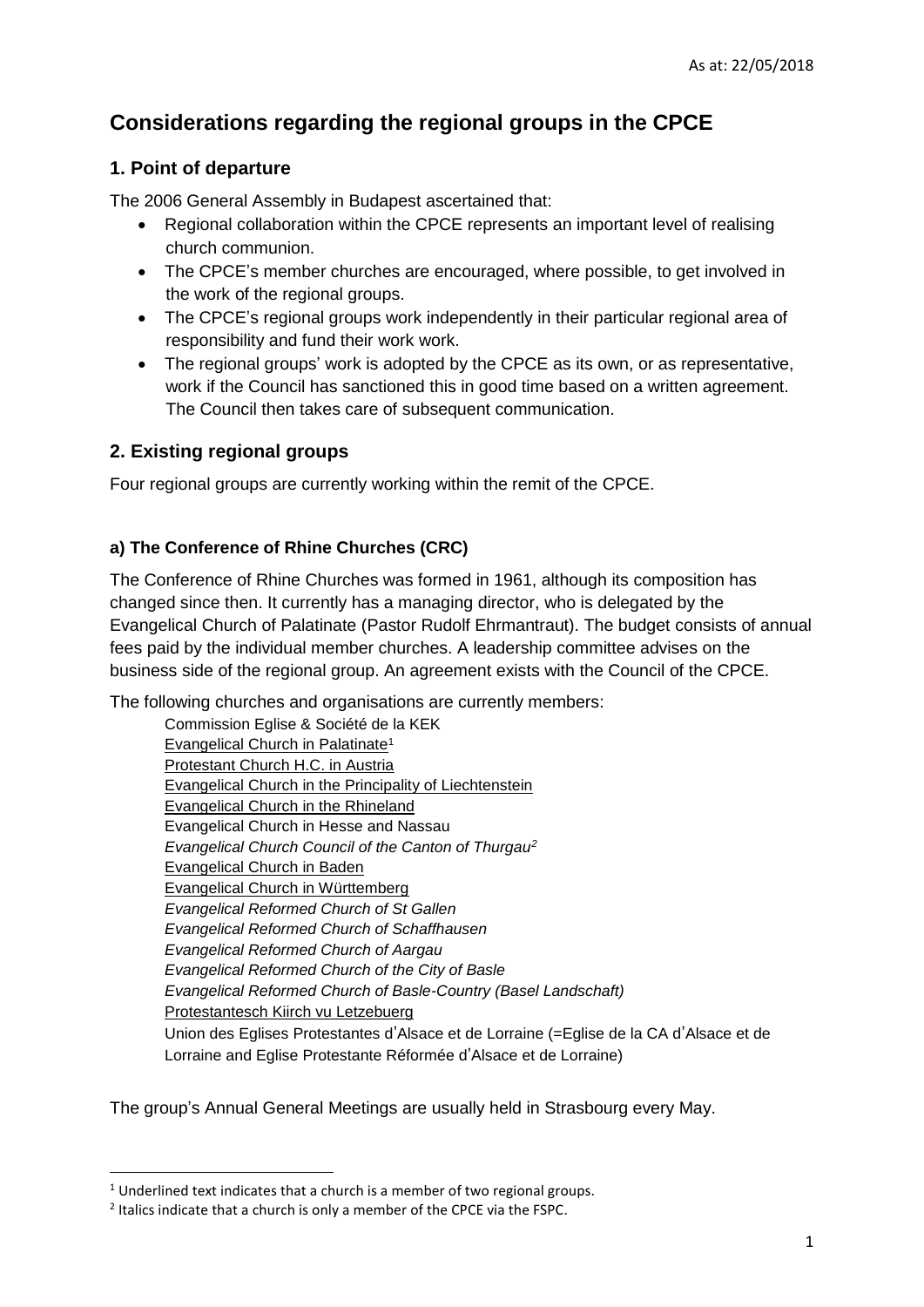#### **b) The North-West Group:**

The North-West group was formed in 1990 at the initiative of the Rhine Church. Hence the group is managed from its Regional Church Office (by Mr Marcus Wetter). A written agreement was reached with the Council of the CPCE.

The following churches are currently members of this group:

Eglise Protestante Réformée d'Alsace et de Lorraine (now guest status) Eglise Protestante Unie de Belgique Evangelical Church in the Rhineland Evangelical Church of Kurhessen-Waldeck Evangelical Church of Westphalia Evangelical Lutheran Church in Oldenburg United Methodist Church Central Conference of Germany Evangelical Reformed Church Regional Church of Lippe Protestantesch Kiirch vu Letzebuerg Evangelical Reformed Church of Luxembourg Protestantse Kerk in Nederland Remonstrantse Broederschap [Independent Evangelical Reformed Walloon-Dutch Church of Hanau]

The working programme of this regional group consists of annual meetings lasting two days. The subjects are always set at the annual meeting in preparation for the next.

#### **c) The South-East Europe Group**

The South-East Europe Group was formed in 1975 at the initiative of the Evangelical Lutheran Church in Bavaria, which provides the group with a budget and managing director (Church Councillor Raphael Quandt). A written agreement exists with the Council of the CPCE.

The following churches belong to this regional group: Biserica Evanghélica C.A. din Romania Biserica Evanghélica Lutherana din Romania Ceskobratrská Cirkev Evangelická Chiesa Evangelica Luterana in Italia Chiesa Evangelica Valdese *German Evangelical Lutheran Church in Ukraine (member of ELCRAS)* Evangelicanska cerkev A.V.v Republiki Sloveniji Protestant Church A.C. in Austria Evangelical Church in Palatinate Protestant Church H.C. in Austria Evangelical Church in the Principality of Liechtenstein Evangelical Church in Baden Evangelical Church in Württemberg Evangelical Lutheran Church in Bavaria Evangelical Lutheran Church in Russia and other States United Methodist Church Central Conference of Central and Southern Europe, represented by Austria Evangelical Reformed Church Evanjelická cirkev augsburského wyznania na Slovensku Jugoszláviai Reformatus Keresztyén Egyház Kárpátaljai Református Egyház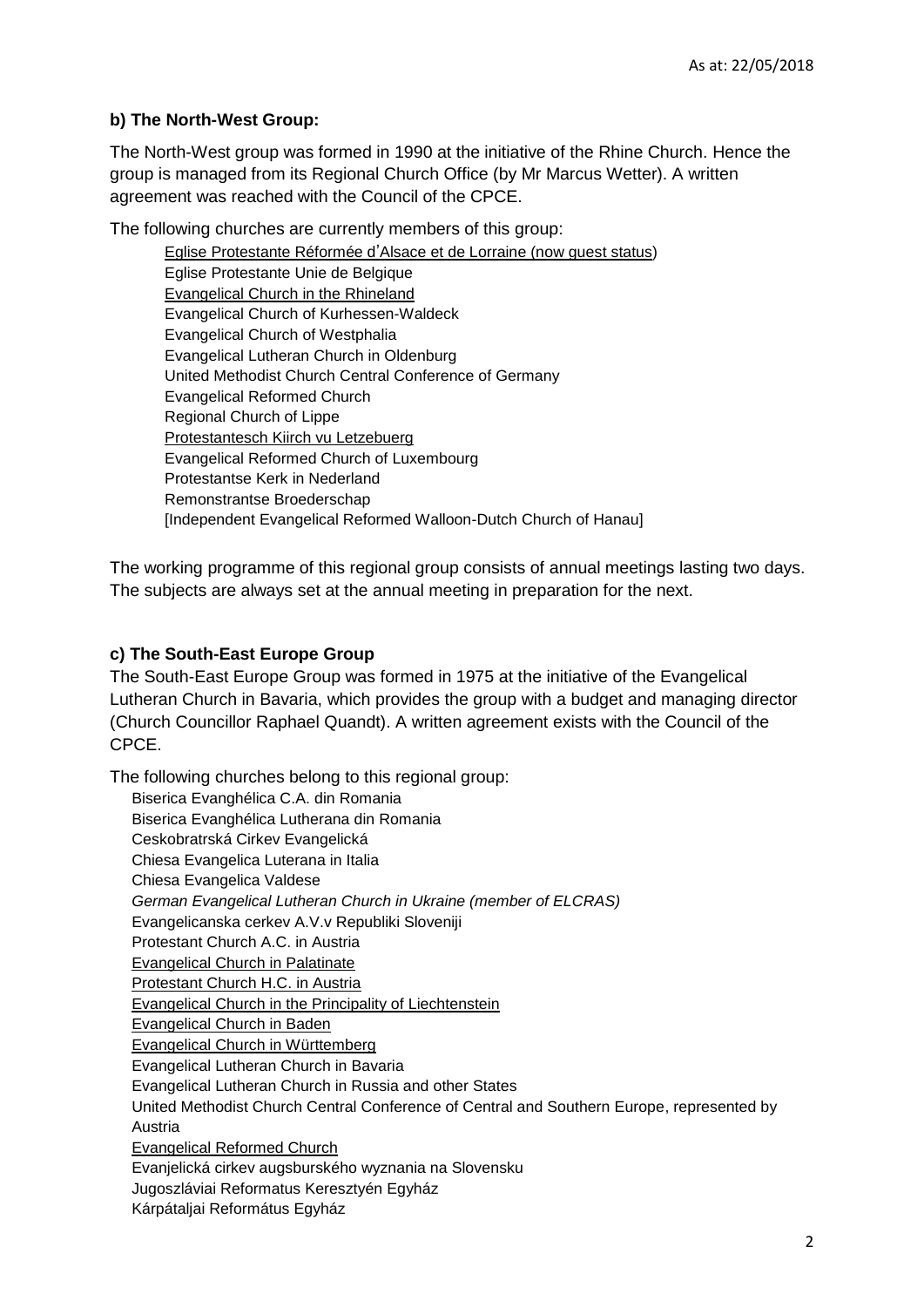Kosciól Ewangelicko-Augsburski w RP Magyarországi Evangélikus Egyház Magyarországi Református Egyház Reformovaná Krest. Cirkev na Slovensku Romániai Református Egyház Federation of Swiss Protestant Churches Slezká cirkev evangelicka A.V. Slovenská evanjelika A.V. cirkev v Srbija

This regional group meets annually in either April or May, so far in Gallneukirchen, Austria. The most recent working programme produced a case study on education, which is to be presented to the 2018 General Assembly.

## **d) Conférence des Eglises Protestantes des Pays Latins d**'**Europe (Conference of Romance-Language Protestant Churches in Europe)** – **CEPPLE:**

This group was set up in 2012 to cover the Romance-language countries and the southeastern European churches' countries. It is virtually identical with the existing Conference of Romance-Language Protestant Churches in Europe – CEPPLE.

Its members are:

Chiesa Evangelica Metodista d'Italia Chiesa Evangelica Valdese<sup>3</sup> *Conference of French-speaking Reformed Churches in German-speaking Switzerland<sup>4</sup>* Eglise de la CA d'Alsace et de Lorraine *Église Évangélique Libre de Genève Église évangélique réformée du canton de Vaud Église Protestante de Genève* Eglise Protestante Réformée d'Alsace et de Lorraine Eglise Protestante Unie de Belgique Eglise Unie de France *Église réformée évangélique du canton de Neuchâtel Evangelical Reformed Church of Graubünden Evangelical Reformed Church of the Canton of Freiburg Evangelical Reformed Church in Valais* **Fédération des Eglises Evangéliques Baptistes de France<sup>5</sup> Fédération Protestante de France** Iglesia Evangélica Espanola Igreja Evangélica Metodista Portugesa Igreja Evangélica Presbiteriana de Portugal **Lusitanian Evangelical Catholic Apostolic Church (Portugal) Reformed Episcopal Church in Spain** *Reformed Churches of Berne-Jura-Solothurn*

The agreement with CEPPLE as a regional group of the CPCE brought together five members who had no ties before. The written agreement takes account of the fact that some members of CEPPLE are not part of the Leuenberg Church Fellowship.

**.** 

 $3$  Underlined = already a member of a regional group

<sup>4</sup> Italics = member of the CPCE via the FSPC

 $5$  Bold = non-member of the CPCF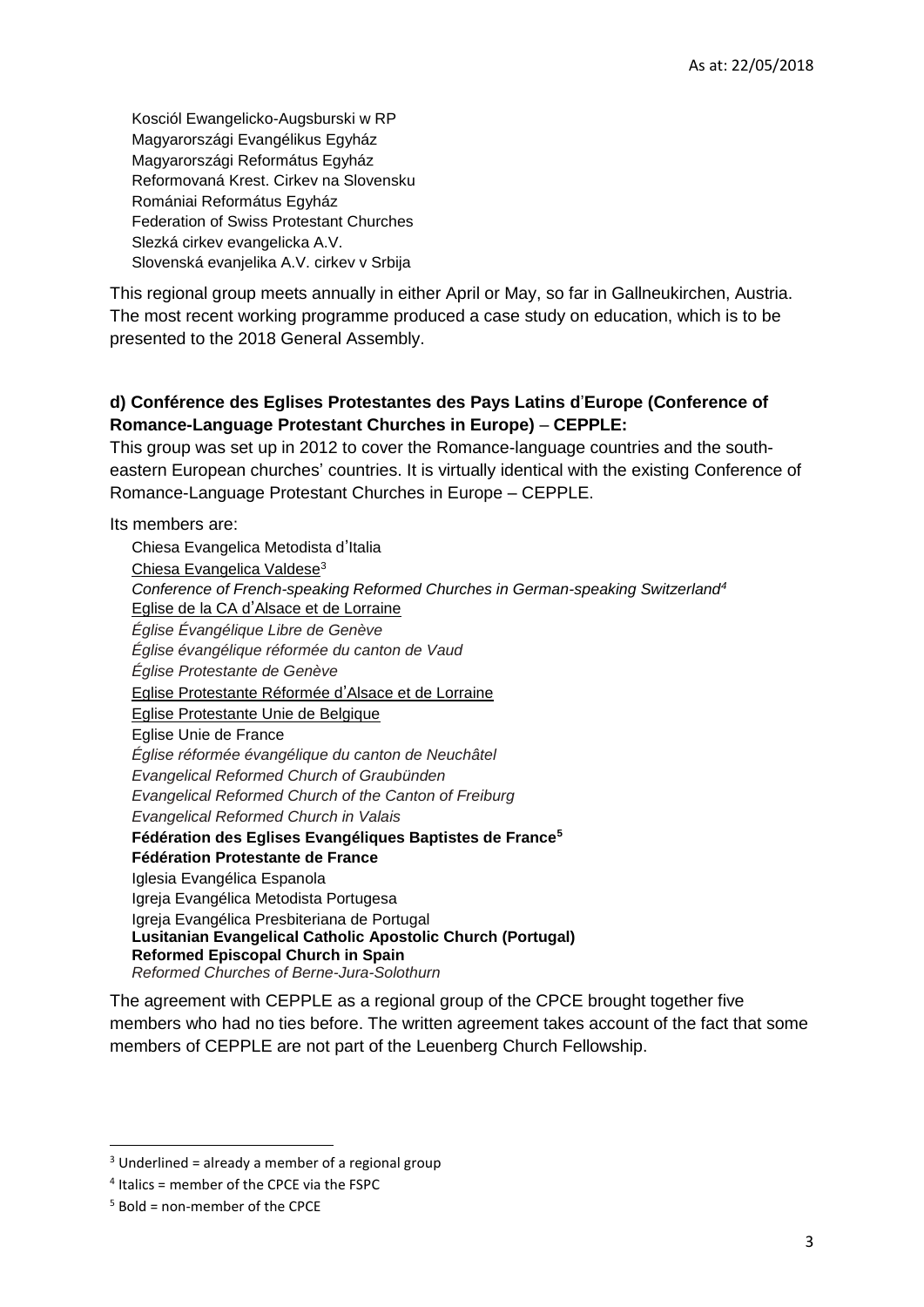# **3. Potential further regional groups**

#### **a) Northern Group:**

The Northern Group was due to be convened in October 2010 by a "Liturgy" consultation in Copenhagen. The Lutheran Church of Denmark was in charge of this consultation. The North Elbe Church had been asked to manage the group.

The following churches were invited to attend the consultation and prepare the new regional group:

Church of Scotland Den norske Kirke Den reformerte Synode i Danmark Eesti evangeelne Luterilik Kirik Evangelisk-lutherske Folkekirke i Danmark Latvijas Evangeliski Luteriska Baznica Lietuvos Evangeliku Liuteronu Baznycia Lietuvos Evangeliku Reformatu Baznycia Lutheran Church in Ireland North Elbe Evangelical Lutheran Church (merged in 2010 with Evangelical Lutheran Church of Mecklenburg and Pomeranian Evangelical Church to form the Evangelical-Lutheran Church in Northern Germany – "Northern Church") Presbyterian Church in Ireland Presbyterian Church of Wales The Methodist Church in Great Britain The Methodist Church in Ireland United Free Church of Scotland United Methodist Church Nordic and Baltic Area United Reformed Church

Participating churches (engaged in work, but not members):

Suomen Evankelis-Luterilainen Kirkko

Svenska Kyrkan – Church of Sweden

Gemensam framtid – Common Future (Association of the Svenska Missionskyrkan [Mission Covenant Church of Sweden], the Union of Baptists and the Methodist Church in Sweden) Thjodkirkja Islands

This regional group of the CPCE was not convened. Instead, a second, entirely informal meeting took place in Oslo in 2012. There, the participants agreed to continue these kinds of *ad hoc* meetings without the rigid structure of a regional group.

In 2017, the North-West group took the initiative to invite the western churches of the potential group to their next regional group's meeting.

## **b) South America Group:**

The five member churches in Argentina, Ecuador and Uruguay effectively form their own group.

Iglesia Evangélica del Rio de la Plata [merged with Iglesias Reformadas en Argentina] Iglesia Evangélica Luterana del Ecuador

Iglesia Evangélica Lutherana Unida

Iglesia Evangélica Metodista

Iglesia Evangélica Valdense del Rio de la Plata